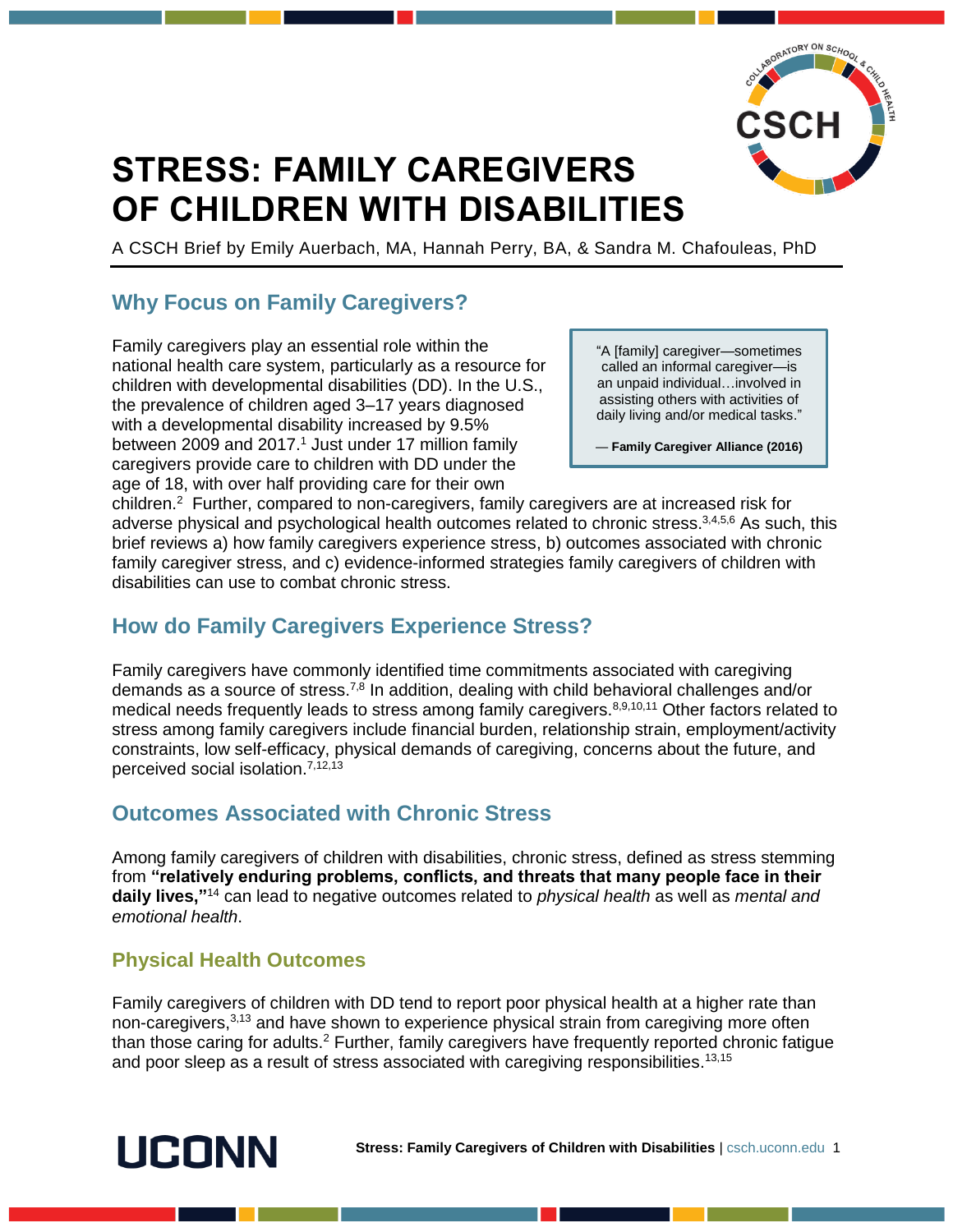Chronic stress related to the daily, long-term challenges faced by family caregivers of children with DD has been linked to increased risk of heart disease, cancer, gastrointestinal disorders, high blood pressure, overweight/obesity, asthma, and reduced immune functioning.<sup>3,12</sup> Health problems associated with stress may be exacerbated by family caregivers' low prioritization of their health and well-being.<sup>6,13</sup> Further, family caregivers report that current services provide inadequate support for the physical demands of life-long caregiving. <sup>13</sup>

#### **Mental and Emotional Health Outcomes**

Although many family caregivers report that caring for a child with DD has had a positive impact on their lives,<sup>12,13</sup> caregivers also report negative mental/emotional health outcomes due to chronic stress. Specifically, caregivers of children with DD have shown to report persistent feelings of anxiety, depression, guilt, and overall psychological distress at a higher rate than non-caregivers.<sup>5,7,13</sup> Family caregivers also experience higher levels of stress, depression, and anxiety when the children they care for exhibits challenging behaviors (e.g., aggression, defiance, hyperactivity).<sup>16</sup> Child disability diagnosis, severity, and age, along with the age of the caregiver, have shown to impact negative psychological outcomes for caregivers of children with DD.<sup>8,12</sup> Overall, caregivers of children with DD have identified the need for improved mental and emotional supports, and report concerns that their worsening psychological well-being might interfere with the ability to meet the long-term needs of their children.<sup>13</sup>

## **Supporting Stress Reduction for Family Caregivers**

Given the well-documented physical and psychological health risks associated with caregiving stress, it is critical to support caregivers in reducing stress and improving overall well-being. The following strategies have been shown to reduce negative outcomes among family caregivers of children with DD.

**Stress-Reduction Activities.** Several strategies can be used by caregivers of children with DD to reduce stress and improve their health and well-being - specifically healthy eating, maintenance of a restful sleep cycle, meditation, and regular exercise.<sup>16</sup> In addition, coping skillbuilding, mindfulness, and cognitive behaviorally based therapy (CBT) have been found to be effective as a means to reduce stress in family caregivers.<sup>12,16,17,18</sup>

**Respite Care.** Another strategy caregivers can use to reduce stress involves respite care, defined by the Lifespan Respite Care Act (2006) as "planned or emergency care provided to a child or adult with a special need in order to provide temporary relief to the family caregiver of that child or adult."<sup>19</sup>

**Support Groups.** Interventions aimed to promote greater social support can help reduce stress in caregivers of children with DD.<sup>12,18</sup> Effective interventions have included parent caregivers engaging with other parent caregivers through an in-person or social media-based support group.<sup>16</sup>

**Parent Training.** Given that caregivers often report that their child's behavioral problems impact their stress levels, interventions that teach caregivers how to manage problematic behavior at home and in the community have also found to be beneficial to caregivers. <sup>12,16</sup>